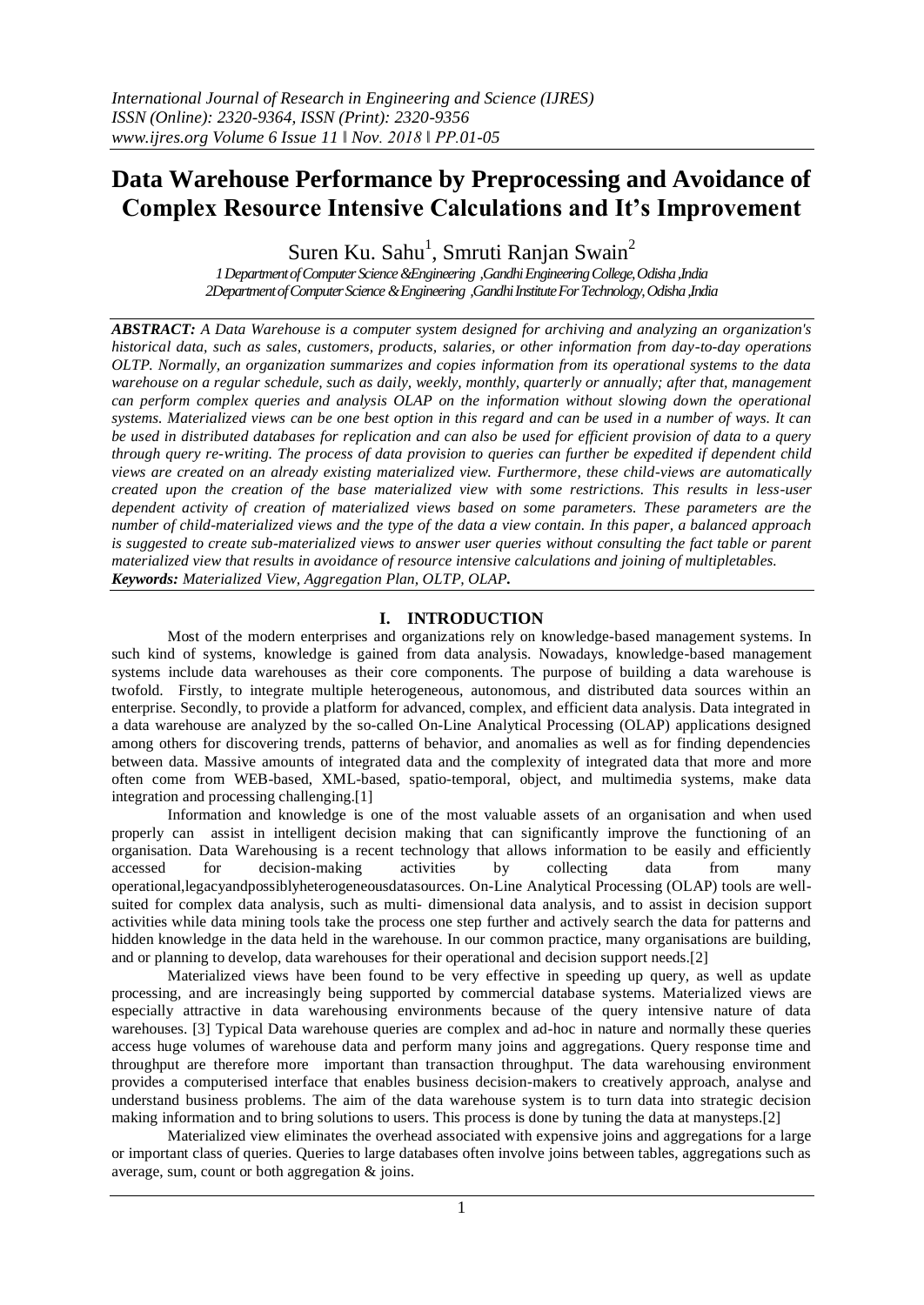Materialized views can provide massive improvements in query processing time, especially for aggregation queries over large tables.[6] A materialized view takes a different approach in which the query result is cached as a concrete table that may be updated from the original base tables from time to time. This enables much more efficient access, at the cost of some data being potentially out-of- date. It is most useful in data warehousing scenarios, where frequent queries of the actual base tables can be extremely expensive.

In addition, because the materialized view is manifested as a real table, anything that can be done to a real table can be done to it, most importantly building indexes on any column, enabling drastic speedups in query time. In a normal view, it's typically only possible to exploit indexes on columns that come directly from (or have a mapping to) indexed columns in the base tables; often this functionality is not offered atall.

A multidimensional data warehouse (MDW) is a repository in which data is organized along a set of dimensions  $D = d1$ ,  $d2...$  dn. A possible way to design a MDW is the star-schema in which, for each dimension, there is a dimension table Di that has di as its primary key and also uses a fact table. [3]

Materialized views were implemented first by the Oracle database [9]. These storage structures have attracted much attention since then. The life cycle of MVs have three major stages:

**View design**: determining what views to materialize, including how to store and index them. **View maintenance**: efficiently updating materialized views when base tables are updated. **View exploitation**: making efficient use of materialized views to speed up query processing. [8]

#### **Creation and Maintenance**

Data warehouses contain large amounts of information, often collected from a variety of independent sources. Decision support functions in a warehouse, such as on-line analytical processing (OLAP), involve hundreds of complex aggregate queries over large volumes of data. It is not feasible to compute these queries by scanning the data sets each time, Warehouse applications therefore build a large number of summary tables, or materialized aggregate views, to help them increase the system performance. [5]

It is a matter of high concern to decide what data is to be depicted in materialized views and in what numbers materialized views should be created. This decision is obviously influenced by the pattern users and applications access the data. It may happen, if not properly given attention, that a materialized view is created but the data depicted in that materialized view is never or rarely accessed. On the other hand, queries may not be redirected to use materialized views, instead, base tables are accessed in query responses.

The design, implementation and maintenance of materialized views is not single time activity, this process will be carried out through out the life of the data warehouse and database systems. The DBA periodically checks whether a materialized view is in use or not. If a materialized view is not in use, it is dropped to achieve space and time efficiency. New Materialized Views need to be created incase if more data extraction queries are accessing base tables. Various queries that require data from one domain can easily be answered by creating a relevant MV. There are various algorithms in this regards. Like MiniCon Algorithm, it is a scalable algorithm for answering queries using views. [7]



(**Figure1:** Data Analysis Chart)

Types of Materialized Views:

The types of materialized views used are as follows:

#### **a) Materialized views withaggregates:**

Materialized views contain aggregates in data warehouses for fast refresh to be possible. The valid aggregates functions are Sum, Count, Average, Variance, Min, Max, Standard Deviation etc.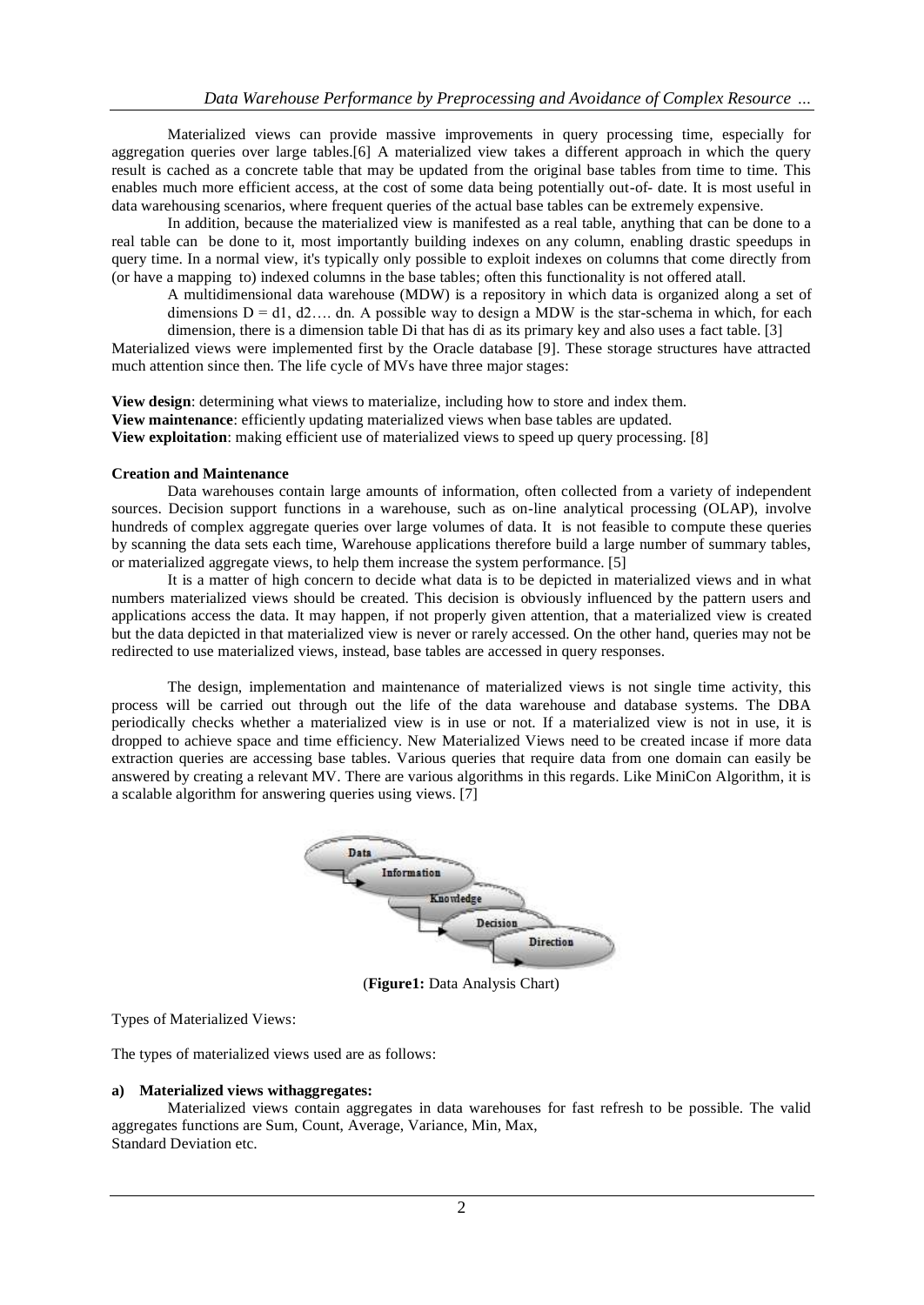#### **b) Materialize Views with Joins:**

Some materialized views contain only joins and no aggregates. The advantage of creating this type of view is that expensive joins will be pre-calculated. A materialized view containing only joins can be defined to be refreshed On Commit or On Demand.

#### **c) Nested Materialized Views:**

A nested materialized view is that type of materialized view whose definition is based on another materialized view. A nested materialized view can reference other relations in the database in addition to referencing materialized views. [9]

## **II. CHILD-VIEWCREATION**

Once a base-relation or a materialized view is created and populated, then the process of creating child MVs is started. In the first step the total number of columns is determined. Afterwards, the data types of all columns are determined. For this purpose data dictionary of the database is retrieved.

Data types of the columns are also important in deciding the kind of aggregation operation on the whole data set. Types of values in a column are first scanned whether these values can be used in aggregation or it can be made part of a subset in the form a child materialized view. It is a known fact that numeric data can easily beaggregated.

But there are certain values which can not be aggregated at all, for example, columns containing IDs can not be used in such context. We focus text databases in this work, because objects of various kinds that can be referenced from inside a database can not be aggregated. Images, audio or video files which are referenced from inside the database can not be aggregated or combined together as we aggregate numeric data using AVG or SUM operation. Character data again depends whether it can be used in aggregation or not. Like if names are stored in a column, so this column can not be summarized in any manner considering the values it contain. Name column supports no aggregation function excepts COUNT. But if we take address, it can be taken for aggregation based on House, Street, Sector, Town, City, Country and Region. address supports partial aggregation as it can be used to aggregate the data but standard functions of aggregation like SUM, AVG can not be performed on it. And if we consider, that means some string/character columns inherently have hierarchies while others do not. In figure 2 we have shown different data type's columns, by the combination of these we can create our child Materializedviews.



(**Figure 2:** AggregationLevels)

We need to look for columns where hierarchies can be used as a tool to aggregate data. This can be done by observing the dataset manually as the data dictionary can not be used to have information regarding each column about its aggregation. In a typical DBMS data dictionary, no such information is found nor there do any space where the schema designer can add this aggregation information. Furthermore, in a dimensional context, the data warehouse schema is variable which may lead to a bit of performance overhead in maintaining such information. However, a subschema specific to a base MV is created in this workto

have information regarding each summarizable / aggregable column. Then the kind of aggregation function is decided for each column. If the column is numeric then standard group function may be used for aggregation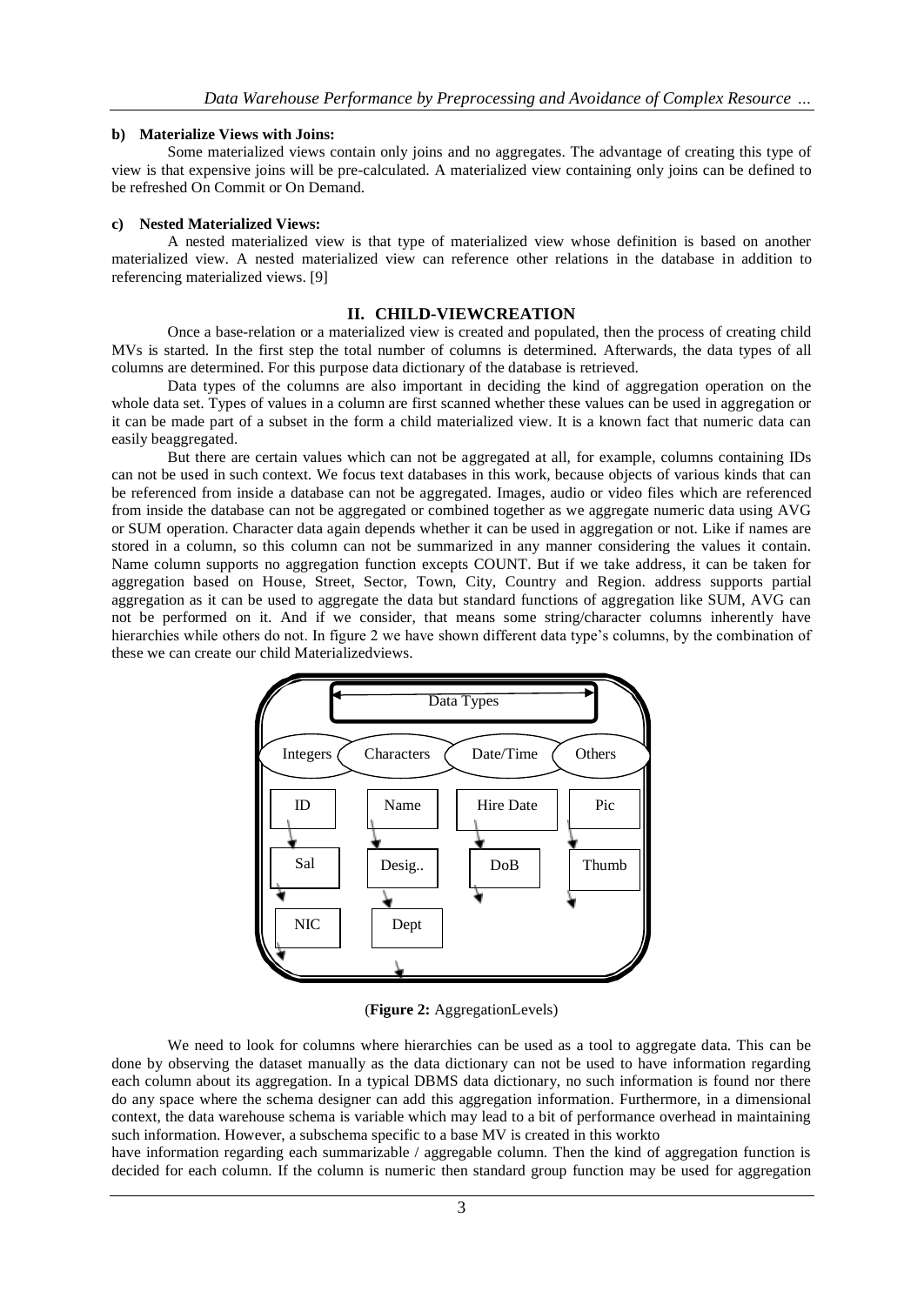and if it is a string (e.g.address) then contents of the value may be used for aggregation and if it is a DATE/TIME column then only compatible aggregation will be performed. Thenthelevelofaggregationisalsodecidedi.e. from the most granular to the most general level. This information will be used in context with other partner columns in a potential child MV. All such information result in an AGGREGATION PLAN of the MV.



(**Figure 3:** MV Level of Abstraction)

aggregation, the number of combinations of columns may be double of this because here content based Once an aggregation plan is finalized, then it can be implemented. We have shown Level of aggregations in figure 3. A table containing d columns can have 2 various combinations of columns. In aggregation is also performed. This will result in too many child MVs which will be surely unmanageable and unusable. For this either the aggregation plan is again observed and those potentially useful candidate MVs may be kept and rest of the MVsaredeleted. In order to answer a query, a data integration system needs to translate a query formulated on the mediated schema into one that refers directly to the schemas in the data sources. [5]



The following chart shows a comparison of time vs queries complexity of base relation to MVtree.